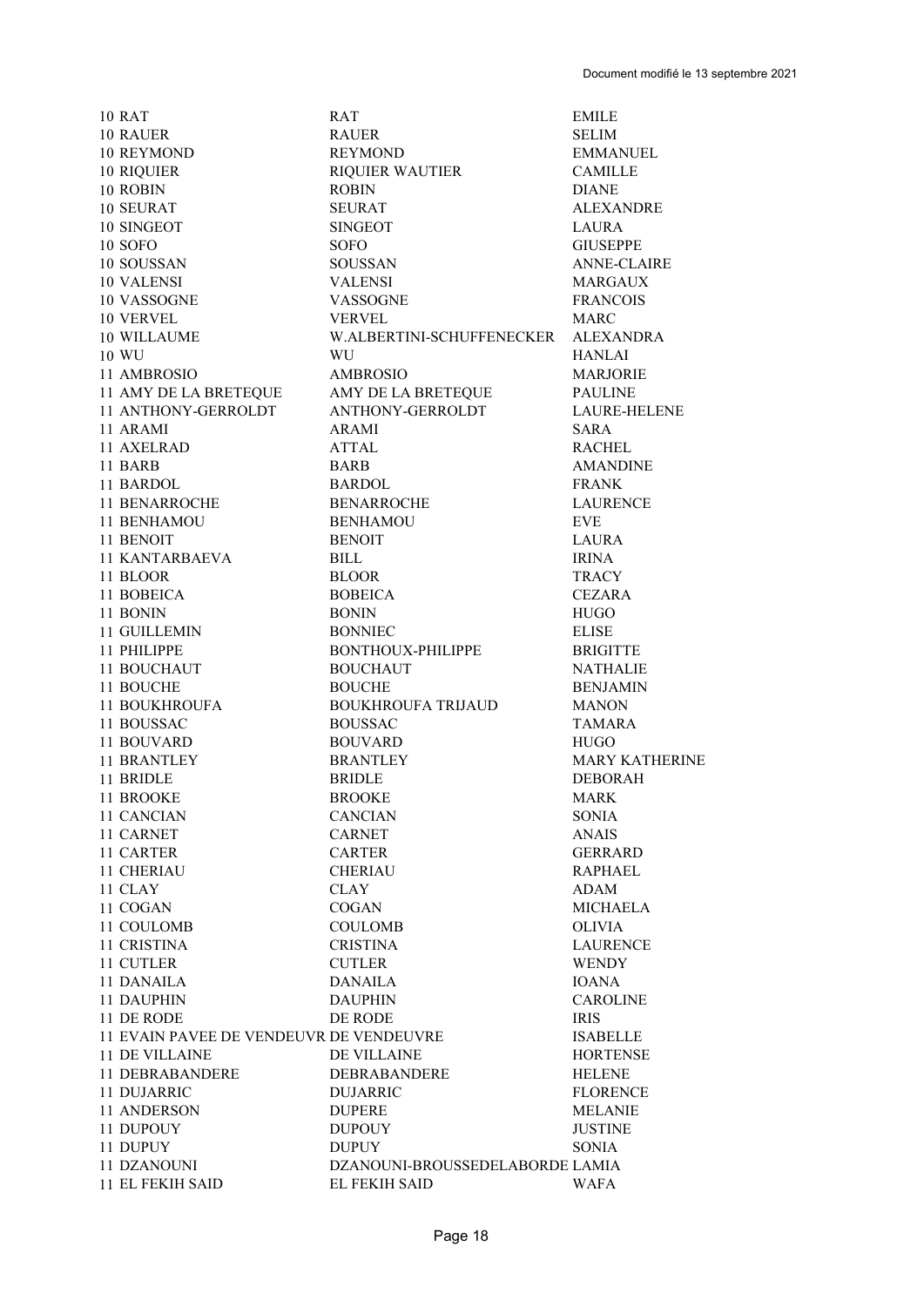11 LEGIER LEGIER

 FAUCHER FAUCHER CHARLOTTE FERGUSON FERGUSON BENJAMIN 11 FLEMING FLEMING FLEMING FIONA FLESCH FLESCH MARIE FORTUNE FORTUNE CLEA 11 FOUBERT FOUBERT JEAN 11 GOLDHAHN FRONHOFER NINA-MARIA GALINE GALINE MARINE NARMINIO GIELEN ELISA GLYNN GLYNN DOMINIC GOLDIE GOLDIE DAVID GOURSAUD GOURSAUD BASTIEN 11 HA SOON HA SOON-LAHAYE CHRISTELLE HABASQUE HABASQUE PIERRE HARDY HARDY ZOE HASSEN HASSEN INES 11 JAMMES JAMMES LUCIE JENDOUBI JENDOUBI HAMED JOHN JOHN KESEWA 11 JORGE ANITA 11 JOUANNAUD JOUANNAUD MARIE-PIERRE<br>11 JOURNEE JOURNEE-DUEZ AURELIE JOURNEE JOURNEE-DUEZ AURELIE AMALRIC JULIAN MAGALI KATITO KATITO GEORGE KELLEHER KELLEHER WILLIAM KHARLAMENKO KHARLAMENKO OXANA KING KING HANNAH 11 KRAEVA KRAEVA ALEXANDRA LALLEMAND LALLEMAND-STEMPAK JEAN-PAUL 11 LE GALL CLAIRE LEBRETON LEBRETON MELANIE 11 LEDRU LEDRU LEDRU JULIETTE 11 LEGIER ANNE SHORT LEOPOLDIE NICOLE 11 LETELLIER LETELLIER MARION LEVEQUE LEVEQUE VICTORIA 11 LOPEZ LOPEZ STEPHANIE LORIAUX LORIAUX EMILIE LORPHELIN LORPHELIN ELSA LUCAS LUCAS YOHANN 11 MAGNIN MAGNIN CAROLINE MANCO MANCO CLARA 11 MARTINEZ MARTINEZ NICOLAS 11 MARTIN MARTIN-GOMEZ LAURA 11 MARTIN MARTIN-PAYRE CAMILLE 11 MAUDET MAUDET MAUDET CECILE 11 MCNAMARA MCNAMARA FOURQUET MICHELLE 11 MIGNOT MIGNOT MIGNOT SEBASTIEN 11 MONBEC MONBEC MONDER LAETITIA 11 MOULEUX MOULEUX GUILLAUME MURPHY MURPHY AMANDA OBIS OBIS ELEONORE MERGEN OGER KIMBERLY OUALI OUALI MOHAND OZIOL OZIOL NATHALIE 11 CONESA PALMERI PALMERI PALMERI HELENE PAQUEREAU PAQUEREAU MARINE

11 KEFALIDOU KEFALIDOU CHARIKLEIA MAGDALINI 11 MARCIN MARCIN FREDDY , JEAN-RAYMOND